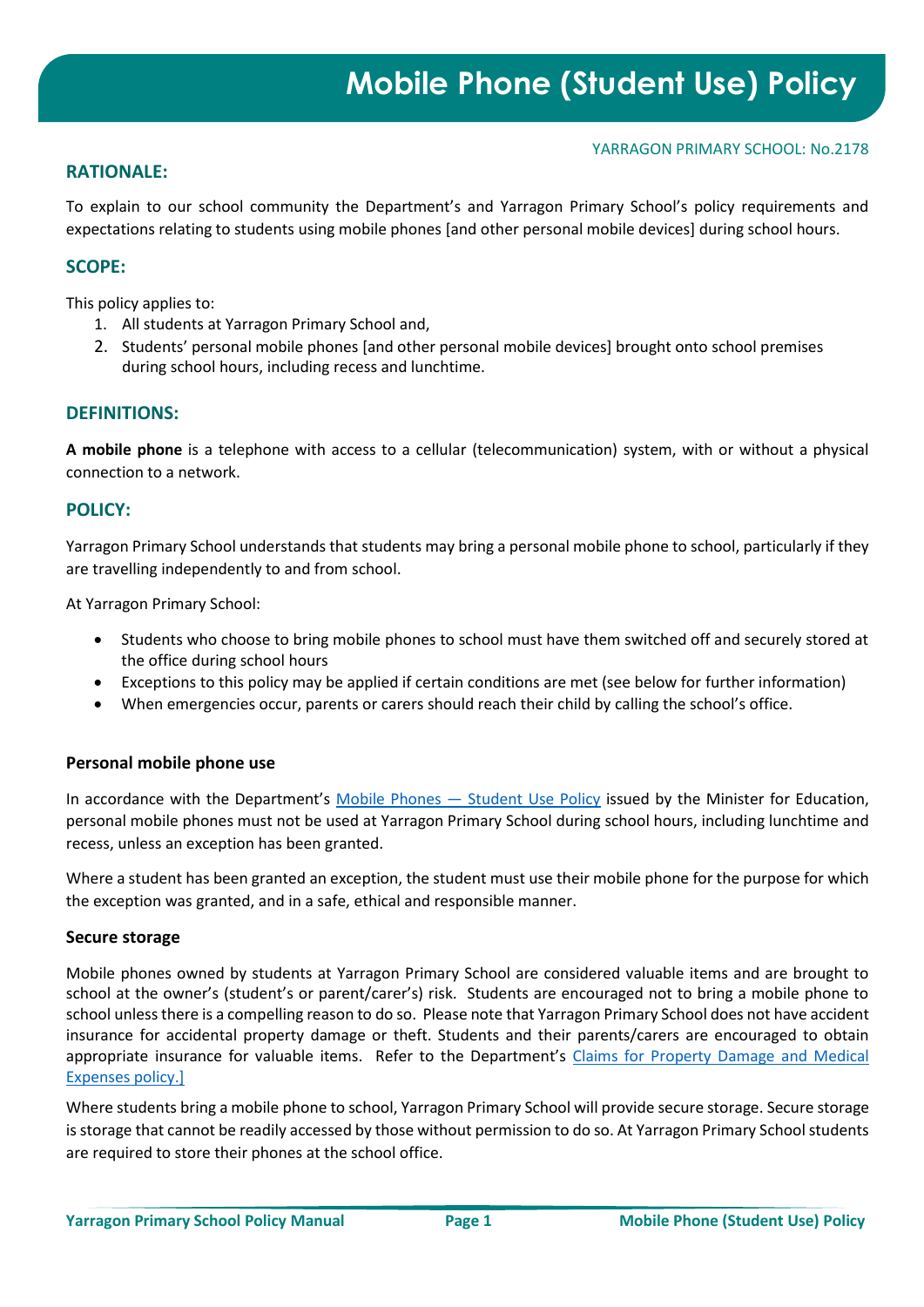#### YARRAGON PRIMARY SCHOOL: No.2178

## **Enforcement**

Students who use their personal mobile phones inappropriately at Yarragon Primary School may be issued with consequences consistent with our school's existing student engagement polices

- *Student Wellbeing and Engagement*
- *Code of Conduct*
- *Bullying*
- *Digital Technologies*
- *Acceptable Use Agreement*

At Yarragon Primary School inappropriate use of mobile phones is **any use during school hours**, unless an exception has been granted, and particularly use of a mobile phone:

- in any way that disrupts the learning of others
- to send inappropriate, harassing or threatening messages or phone calls
- to engage in inappropriate social media use including cyber bullying
- to capture video or images of people, including students, teachers and members of the school community without their permission
- to capture video or images in the school toilets, changing rooms, swimming pools and gyms
- during exams and assessments

#### **Exceptions**

Exceptions to the policy:

- may be applied during school hours if certain conditions are met, specifically,
	- o Health and wellbeing-related exceptions; and
	- o Exceptions related to managing risk when students are offsite.
- can be granted by the Principal, or by the teacher for that class, in accordance with the Department's Mobile Phones — [Student Use Policy.](https://www2.education.vic.gov.au/pal/students-using-mobile-phones/policy)

The three categories of exceptions allowed under the Department's Mobile Phones — [Student Use Policy](https://www2.education.vic.gov.au/pal/students-using-mobile-phones/policy) are:

#### *1. Learning-related exceptions*

| <b>Specific exception</b>                                                                                                          | <b>Documentation</b>                                |
|------------------------------------------------------------------------------------------------------------------------------------|-----------------------------------------------------|
| For specific learning activities (class-based exception)                                                                           | Unit of work, learning sequence                     |
| For students for whom a reasonable adjustment to a<br>learning program is needed because of a disability or<br>learning difficulty | Individual Learning Plan, Individual Education Plan |

#### *2. Health and wellbeing-related exceptions*

| Specific exception               | <b>Documentation</b>        |
|----------------------------------|-----------------------------|
| Students with a health condition | Student Health Support Plan |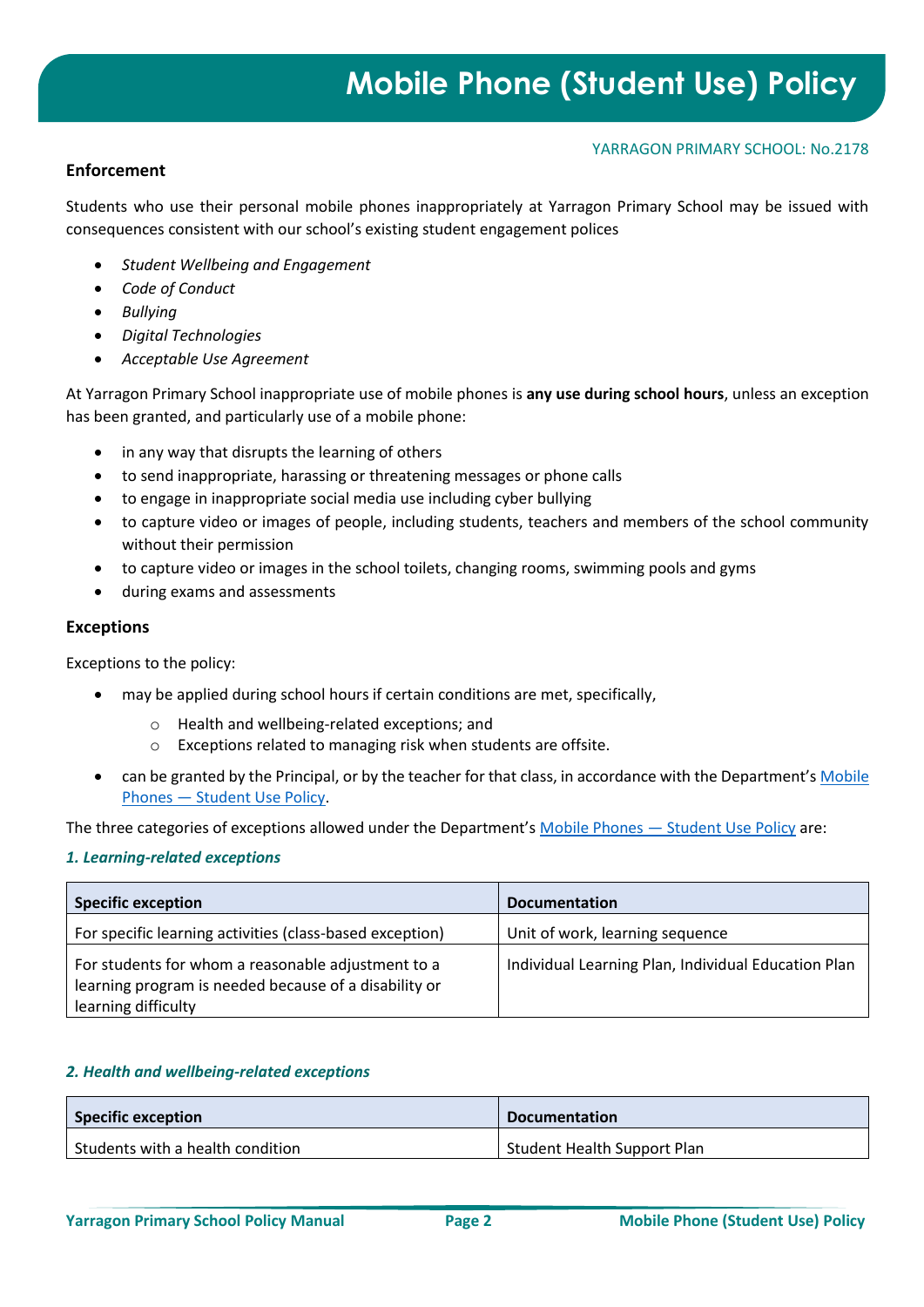# **Mobile Phone (Student Use) Policy**

#### YARRAGON PRIMARY SCHOOL: No.2178

| A localised student record<br>Students who are Young Carers |
|-------------------------------------------------------------|
|-------------------------------------------------------------|

#### *3. Exceptions related to managing risk when students are offsite*

| <b>Specific exception</b>                                                                      | <b>Documentation</b>                   |
|------------------------------------------------------------------------------------------------|----------------------------------------|
| Travelling to and from excursions                                                              | Risk assessment planning documentation |
| Students on excursions and camps                                                               | Risk assessment planning documentation |
| When students are offsite (not on school grounds) and<br>unsupervised with parental permission | Risk assessment planning documentation |
| Students with a dual enrolment or who need to undertake<br>intercampus travel                  | Risk assessment planning documentation |

Where an exception is granted, the student can only use the mobile phone for the purpose for which it was granted.

#### **Camps, excursions and extracurricular activities**

Yarragon Primary School will provide students and their parents and carers with information about items that can or cannot be brought to camps, excursions, special activities and events, including personal mobile phones.

#### **Exclusions**

This policy does not apply to

- Out-of-school-hours events
- Travelling to and from school
- Wearable devices

## **COMMUNICATION:**

This policy will be communicated to our school community in the following ways:

- Available publicly on our school's website
- Included in staff induction processes and staff training
- Included in school newsletter
- Included in staff handbook/manual
- Discussed at annual staff briefings/meetings
- Included in transition and enrolment packs
- Discussed at parent information nights/sessions
- Hard copy available from school administration upon request

## **RELATED POLICIES AND RESOURCES:**

- Student Wellbeing and Engagement, Code of Conduct, Acceptable Use Agreement Digital Technologies, Bullying
- Mobile Phones [Student Use Policy](https://www2.education.vic.gov.au/pal/students-using-mobile-phones/policy)
- [Claims for Property Damage and Medical Expenses](https://www2.education.vic.gov.au/pal/claims-property-damage-and-medical-expenses/policy) policy